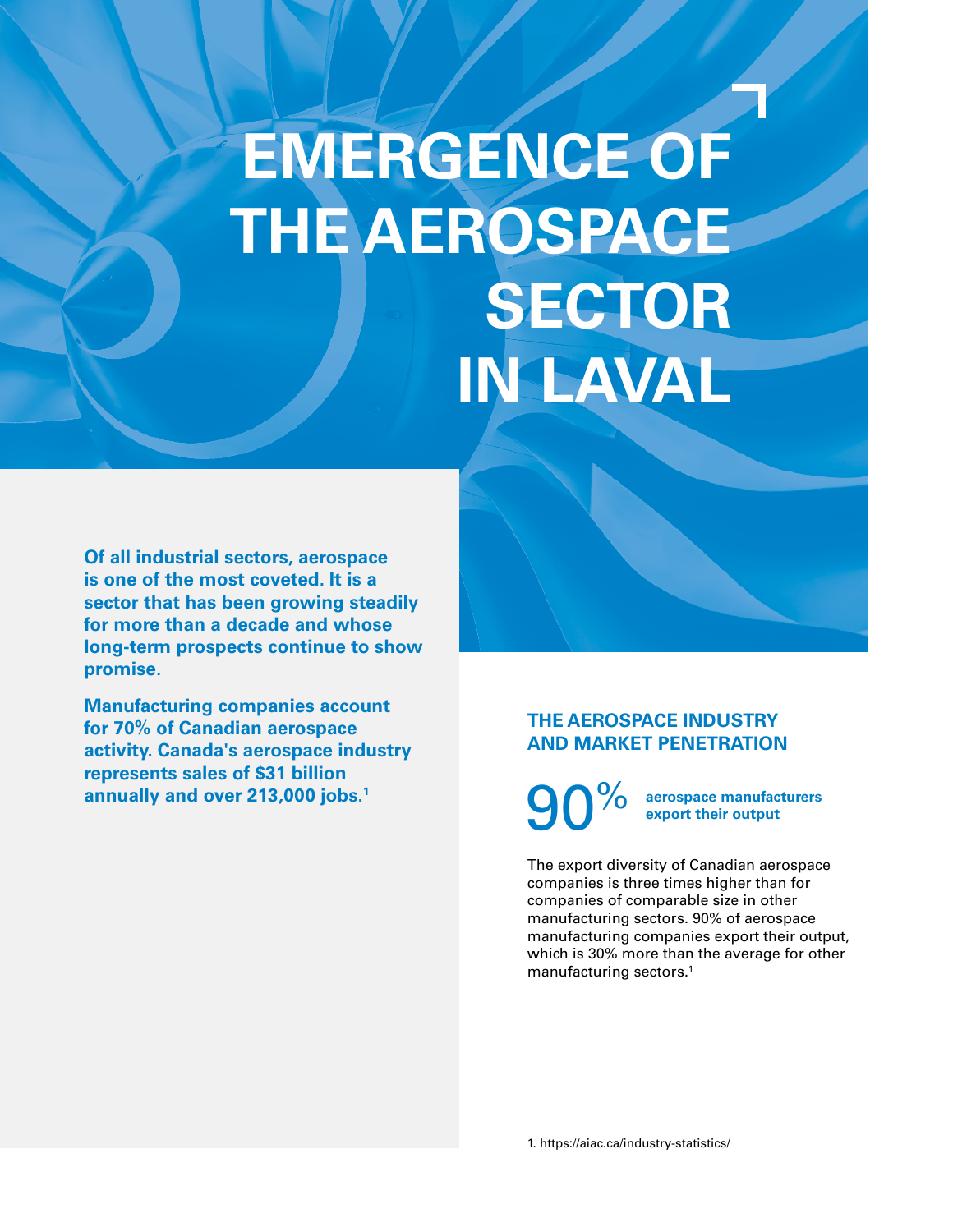# **LAVAL AEROSPACE, SUCCESS STORIES AND INNOVATIONS**

Stéphane Rioux, General Manager of Liebherr-Canada's Aerospace and Transportation Systems Division, says **"we know that our employees are our most valuable resource. Laval offers a qualified workforce for the aeronautics industry. In addition, our site has been able to achieve a high level of efficiency and interoperability, both key factors behind the incredible results we've achieved."**

#### **INNOVATION**

**—**

**The area where the aerospace industry stands out the most from other sectors is research and development. In 2018, investment in research and development by Canada's aerospace industries amounted to \$1.4 billion, representing almost one-quarter of total investment by all manufacturing sectors combined.1 The aerospace industry is always on the lookout for state-of-the-art design and manufacturing technologies.**

Laval companies in the aerospace industry are at the forefront of this trend. The operations director of one of them, Mecaer America, says: **"Our hydraulic testing system is the most powerful and efficient in the aeronautics industry."**

Mariana Miglioli, Vice President and General Manager of Précision JLM, explains: **"We can now run 1/3 of our machines autonomously, both day and night as well as on weekends. This also allowed us to overcome the shortage of labour on the night shift."**

Nearly 2,500 people currently work in the aerospace industry in Laval. According to Lidia Divry, Economic Development Director for the City of Laval, "automation and access to a skilled workforce are essential factors for this sector, and our office is working to strengthen this Laval ecosystem, especially by attracting new businesses."

#### **LAVAL: A WELL-KEPT SECRET**

More than 30 companies operating in the aerospace sector are present in Laval. Some, such as Héroux-Devtek and Electro-Kut, have been there for more than 30 years, while others have established their Canadian headquarters there, such as Howmet Aerospace, FACC, F/List, Liebherr and Latécoère.

Laval's aerospace sector is very diversified, which allows for good business-to-business relationships. In addition, the presence of a very strong industrial ecosystem also allows for good synergies with suppliers and subcontractors. Here is what Charles Clavet, operations director at Mecaer America, says: **"Even though our communications are often electronic, it is helpful to be geographically close to many of our major customers and some critical suppliers."**

For Mariana Miglioli, Executive Director of Précision JLM, Laval offers several attractions: **"The industrial park is well-served by public transit, which is a distinct advantage. Proximity to various shops, boutiques, restaurants, etc. makes life more convenient and pleasant for our employees. Work-family balance is easier here."**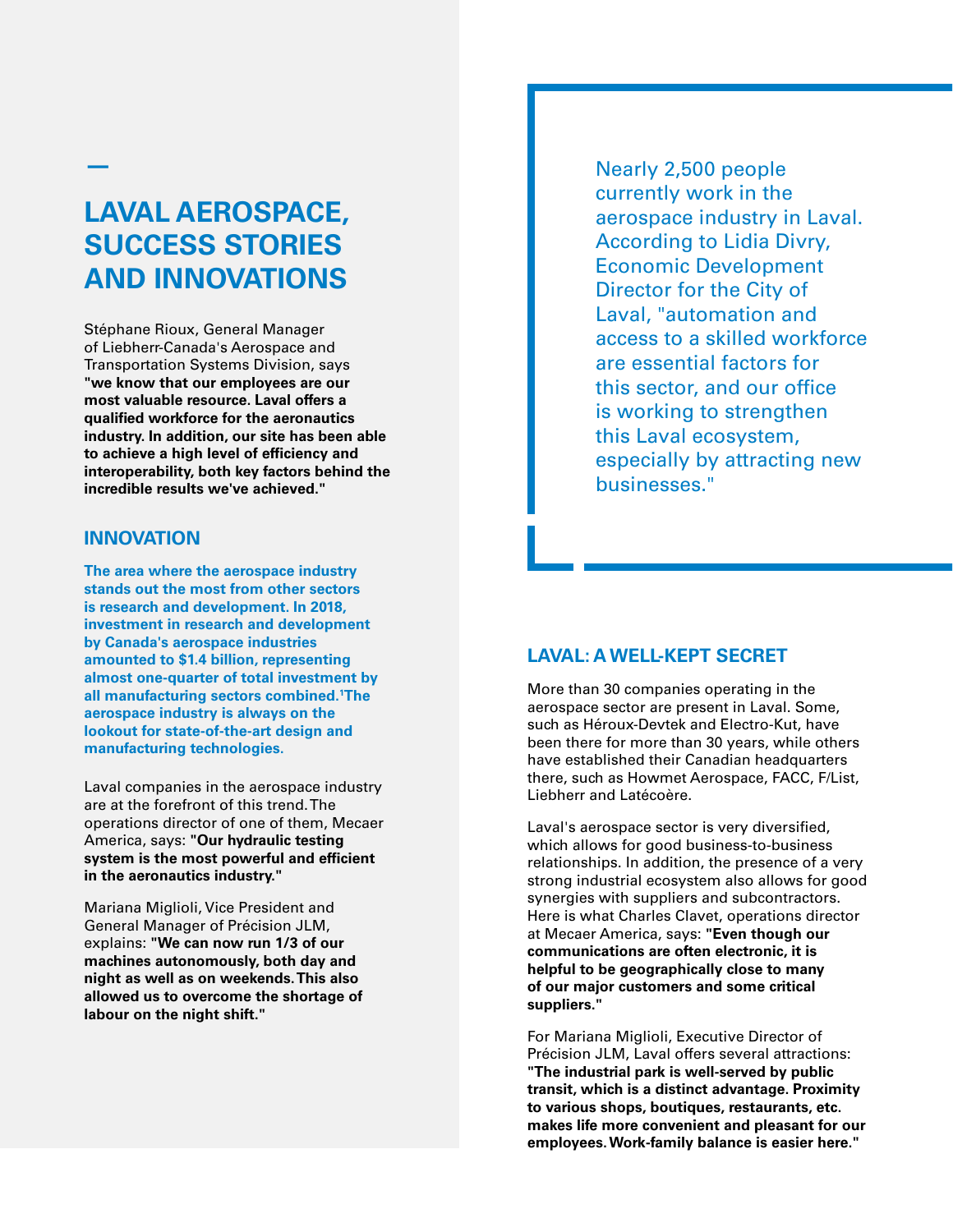

## **LAVAL: A HUB FOR HÉROUX-DEVTEK'S NEEDS**

Héroux-Devtek is the third-largest manufacturer of landing gear in the world and is involved in several civil and military aircraft programs. According to Héroux-Devtek's General Manager, Anne-Marie Bertrand: **"It's common for customers, suppliers and auditors to come inspect Héroux-Devtek's various facilities in the Greater Montreal area. The tour often begins at the Laval plant, because this location is easier to access when you start at Montréal-Trudeau Airport. In addition, Laval offers a good variety of hotels as well as excellent restaurant choices. This makes it easy to welcome visitors. For non-specialized and non-flying purchases, Laval has an extensive network of manufacturing, distribution and service companies. Several suppliers are located less than a mile from the facility, which makes sourcing much easier."**

## **AVIOR: A LEADER IN THE AEROSPACE INDUSTRY**

Avior, a world-class SME integrator of light structures, has been around since 2002 and has three production sites, including the Laval head office, which has been in operation since its inception. Recently the recipient of an AIAC Innovation Technology Award, the company is a supplier to virtually all Bombardier aircraft programs in addition to some Boeing aircraft models.

According to Avior's vice president of innovation, Danny Dumont, **"new technologies allow the company to better utilize the knowledge and expertise of its highly qualified employees. This becomes a competitive advantage over other places in the world where the workforce is less expensive, but also less qualified. New technologies have enabled Avior to significantly reduce assembly times and machines' out-of-service periods."**

## **ELECTRO-KUT: A TYPICAL LAVAL COMPANY**

Electro-Kut was founded in 1986 by Christian Delisle and Ron Fournier; from the very beginning it was established in Laval and it intends to stay there. Since 2011, Electro-Kut is NADCAP-accredited for its EDM processes and is the only company in Quebec to hold this accreditation. Today, aerospace accounts for nearly 80% of its revenue.

For the President and CEO of Electro-Kut, a division of the DCM Group, Éric Ledoux, **"complexity is an advantage for the company. Constantly facing new challenges keeps employees motivated. In addition, the company has a very diversified pool of machining equipment. Almost all the people hired during the company's growth phases are still working there. It's important to note that nearly 40% of our employees live in Laval, which contributes to their quality of life."**